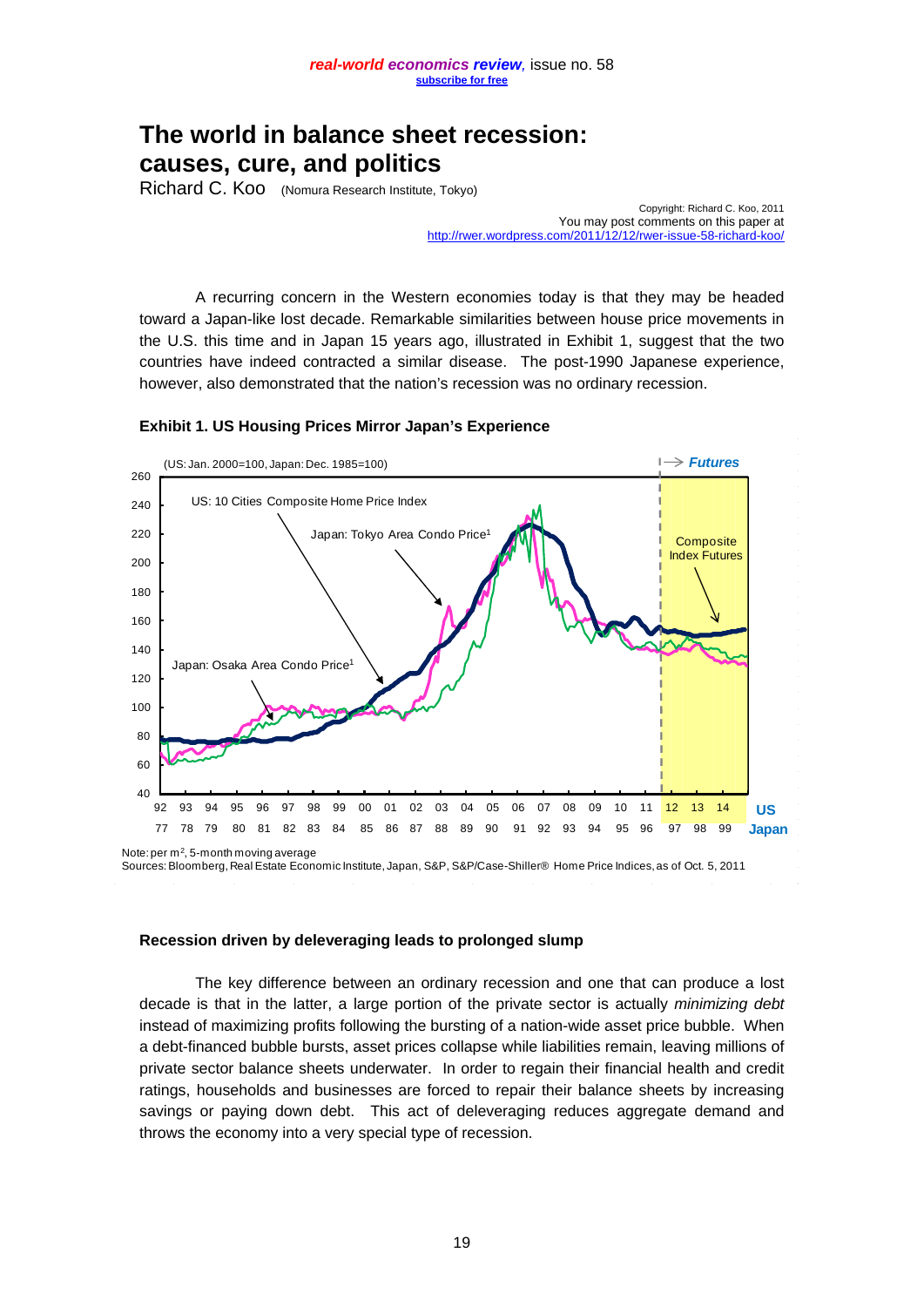The first casualty of this shift to debt minimization is monetary policy, the traditional remedy for recessions, because people with negative equity are not interested in increasing borrowing at any interest rate. Nor will there be many willing lenders for those with impaired balance sheets, especially when the lenders themselves have balance sheet problems. Moreover, the money supply, which consists mostly of bank deposits, contracts when the private sector collectively draws down bank deposits to repay debt. Although the central bank can inject liquidity into the banking system, it will be hard-pressed to reverse the shrinkage of bank deposits when there are no borrowers and the money multiplier is zero or negative at the margin.

As shown in Exhibits 2 and 3, massive injections of liquidity by both the Federal Reserve in the US and the Bank of England in the UK not only failed to prevent contractions in credit available to the private sector, but also produced only miniscule increases in the money supply. This is exactly what happened to Japan after the bursting of its bubble in 1990, as shown in Exhibit 4.

Nor is there any reason why bringing back inflation or inflation targeting should work, because people are paying down debt in response to the fall in *asset* prices, not consumer prices. And with the money multiplier negative at the margin, the central bank does not have the means to produce the money supply growth needed to increase the inflation rate.





Sources: Board of Governors of the Federal Reserve System, US Department of Commerce Note: Commercial bank loans and leases, adjustments for discontinuities made by Nomura Research Institute.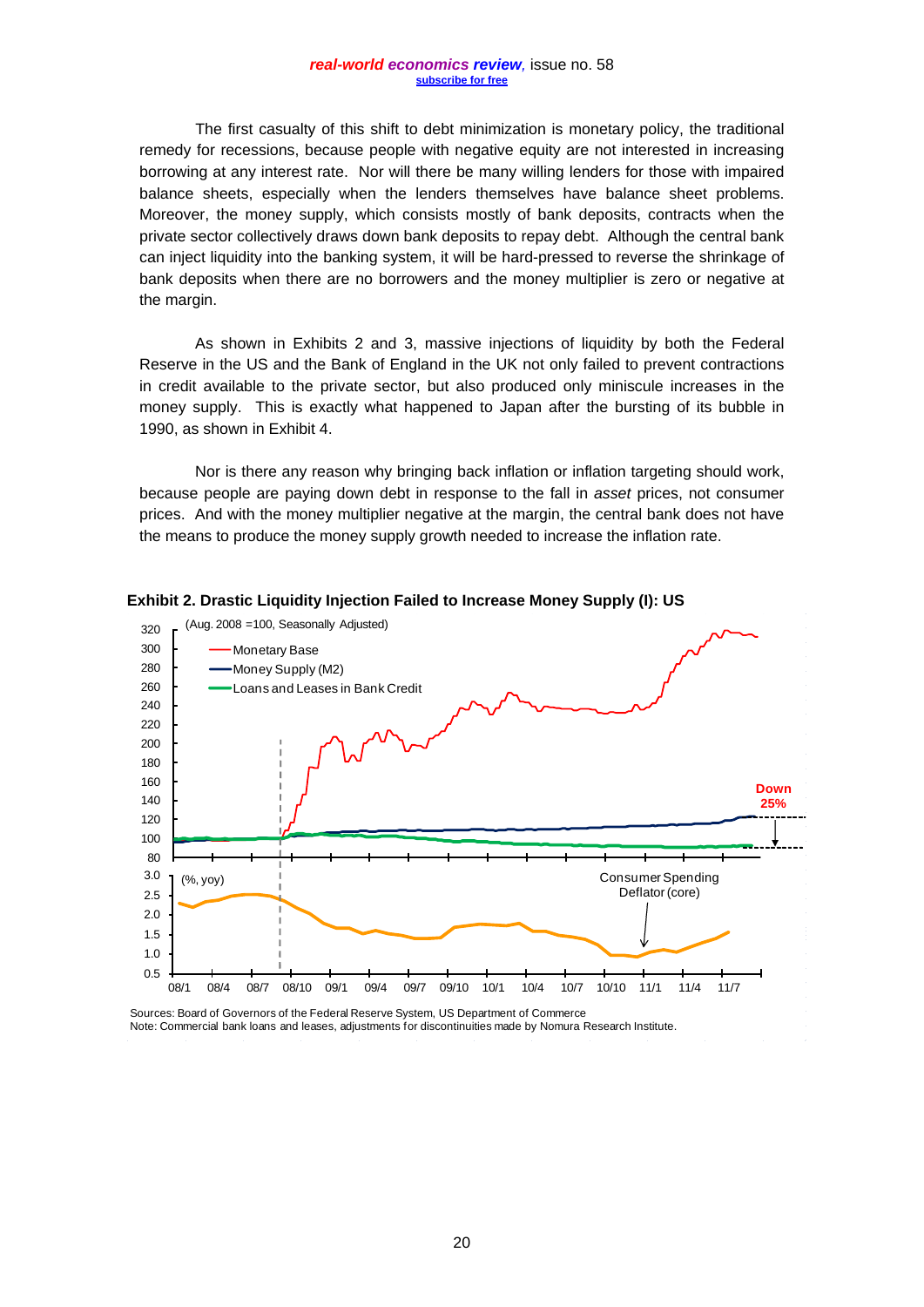

**Exhibit 3. Drastic Liquidity Injection Failed to Increase Money Supply (II): UK**

Sources: Bank of England, Office for National Statisics, UK Notes: 1. Reserve Balances data are seasonally unadjusted. 2. Money supply and bank lending data exclude intermmediate financial institutions.





More importantly, when the private sector deleverages in spite of zero interest rates, the economy enters a deflationary spiral because, in the absence of people borrowing and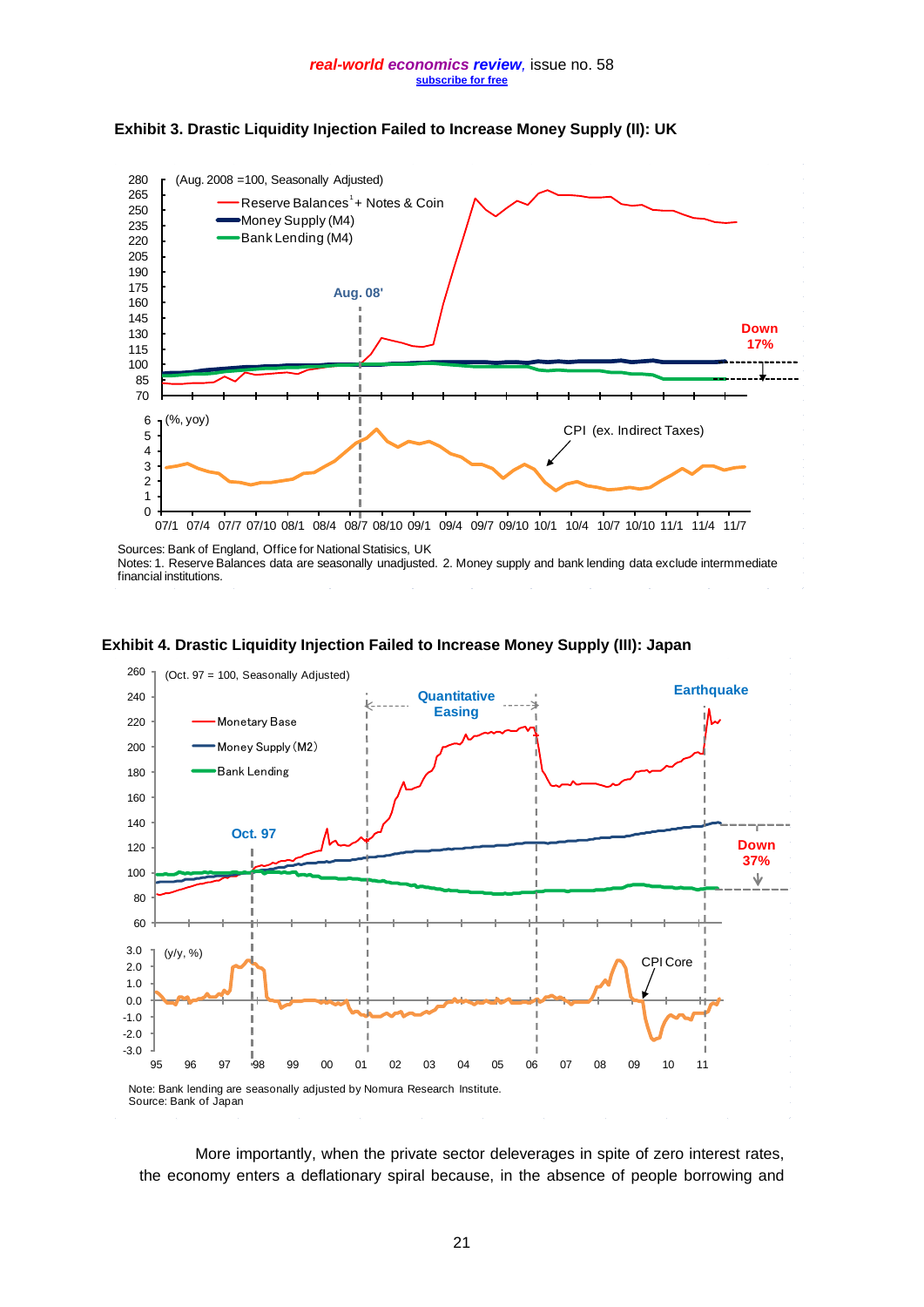spending money, the economy *continuously* loses demand equal to the sum of savings and net debt repayments. This process will continue until either private sector balance sheets are repaired or the private sector has become too poor to save (i.e., the economy enters a depression).

To see this, consider a world where a household has an income of \$1,000 and a savings rate of 10 percent. This household would then spend \$900 and save \$100. In the usual or textbook world, the saved \$100 will be taken up by the financial sector and lent to a borrower who can best use the money. When that borrower spends the \$100, aggregate expenditure totals \$1,000 (\$900 plus \$100) against original income of \$1,000, and the economy moves on. When demand for the \$100 in savings is insufficient, interest rates are lowered, which usually prompts a borrower to take up the remaining sum. When demand is excessive, interest rates are raised, prompting some borrowers to drop out.

In the world where the private sector is minimizing debt, however, there are no borrowers for the saved \$100 even with interest rates at zero, leaving only \$900 in expenditures. That \$900 represents someone's income, and if that person also saves 10 percent, only \$810 will be spent. Since repairing balance sheets after a major bubble bursts typically takes many years—15 years in the case of Japan—the saved \$90 will go unborrowed again, and the economy will shrink to \$810, and then \$730, and so on.

This is exactly what happened during the Great Depression, when everyone was paying down debt and no one was borrowing and spending. From 1929 to 1933, the U.S. lost 46 percent of its GDP mostly because of this debt-repayment-induced deflationary spiral. It was also largely for this reason that the U.S. money supply shrank by nearly 30 percent during the four-year period.

The discussion above suggests that there are at least two types of recessions: those triggered by the usual business cycle and those triggered by private sector deleveraging or debt minimization. Since the economics profession never considered the latter type of recession, there is no name for it in the literature. In order to distinguish this type of recession from ordinary recessions, it is referred to here as a *balance sheet recession.* Like nationwide debt-financed bubbles, balance sheet recessions are rare and, left untreated, will ultimately develop into a depression.

### **Significance of Japanese experience**

Japan faced a balance sheet recession following the bursting of its bubble in 1990 as commercial real estate prices fell 87 percent nationwide. The resulting loss of national wealth in shares and real estate alone was equivalent to three years of 1989 GDP. In comparison, the U.S. lost national wealth equivalent to one year of 1929 GDP during the Great Depression. Japan's corporate sector responded by shifting from its traditional role as a large borrower of funds to a massive re-payer of debt, as shown in Exhibit 5. The net debt repayment of the corporate sector increased to more than 6 percent of GDP a year. And this was on top of household savings of over 4 percent of GDP a year, all with interest rates at zero. In other words, Japan could have lost 10 percent of GDP every year, just as the US did during the Great Depression.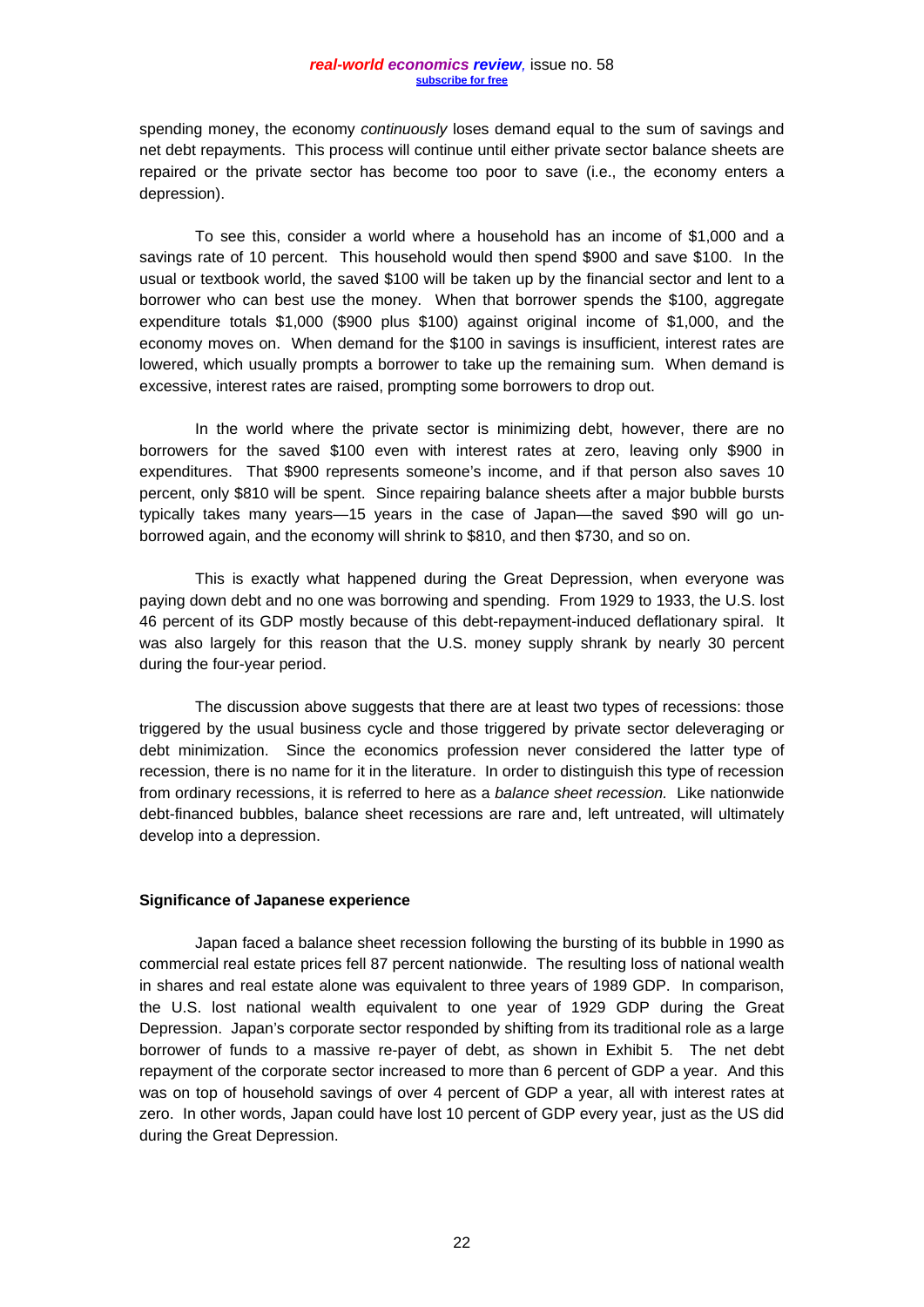

### **Exhibit 5. Japan's Deleveraging under Zero Interest Rates Lasted for 10 Years**

Japan managed to avoid a depression, however, because the government borrowed and spent the aforementioned \$100 every year, thereby keeping the economy's expenditures at \$1,000 (\$900 in household spending plus \$100 in government spending). In spite of a massive loss of wealth and private sector deleveraging reaching over 10 percent of GDP per year, Japan managed to keep its GDP above the bubble peak throughout the post-1990 era (Exhibit 6), and the unemployment rate never climbed above 5.5 percent.

This government action maintained incomes in the private sector and allowed businesses and households to pay down debt. By 2005 the private sector had completed its balance sheet repairs.

Although this fiscal action increased government debt by 460 trillion yen or 92 percent of GDP during the 1990–2005 period, the amount of GDP preserved by fiscal action compared with a depression scenario was far greater. For example, if we assume, rather optimistically, that without government action Japanese GDP would have returned to the prebubble level of 1985, the difference between this hypothetical GDP and actual GDP would be over 2,000 trillion yen for the 15-year period. In other words, Japan spent 460 trillion yen to buy 2,000 trillion yen of GDP, making it a tremendous bargain. And because the private sector was deleveraging, the government's fiscal actions did not lead to crowding out, inflation, or skyrocketing interest rates.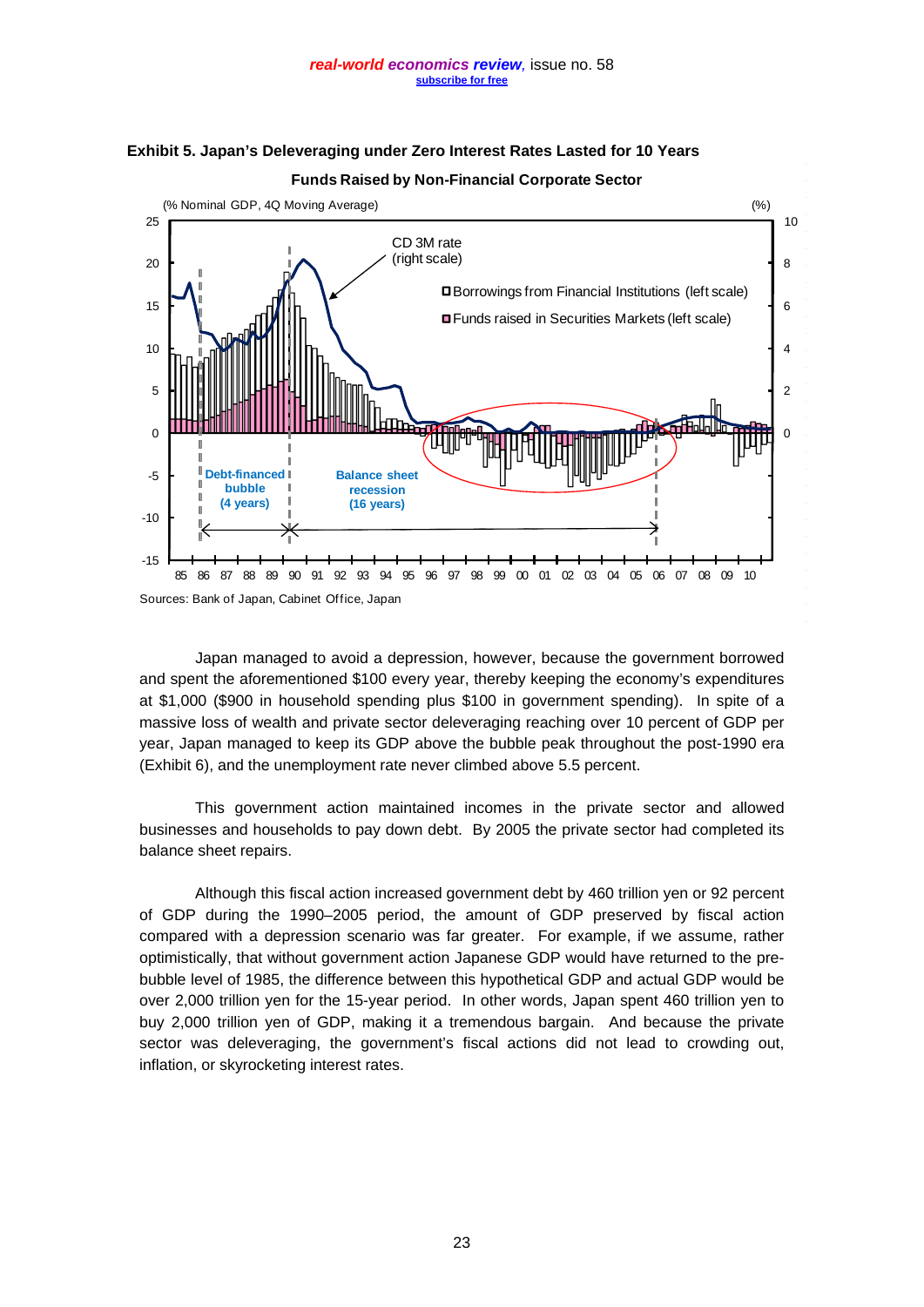

### **Exhibit 6. Japan's GDP Grew despite Massive Loss of Wealth and Private Sector Deleveraging**

Post-1990 Japan also managed to keep its money supply from falling in spite of private sector deleveraging because government borrowing took the place of private sector borrowing and prevented a contraction of banks' assets. This is shown in Exhibit 7. The post-1933 U.S. money supply also stabilized and started growing again because the Roosevelt Administration began borrowing money aggressively for its New Deal programs, as shown in Exhibit 8.

# **Exhibit 7. Japan's Money Supply Has Been Sustained by Government Borrowings**



Balance Sheets of Banks in Japan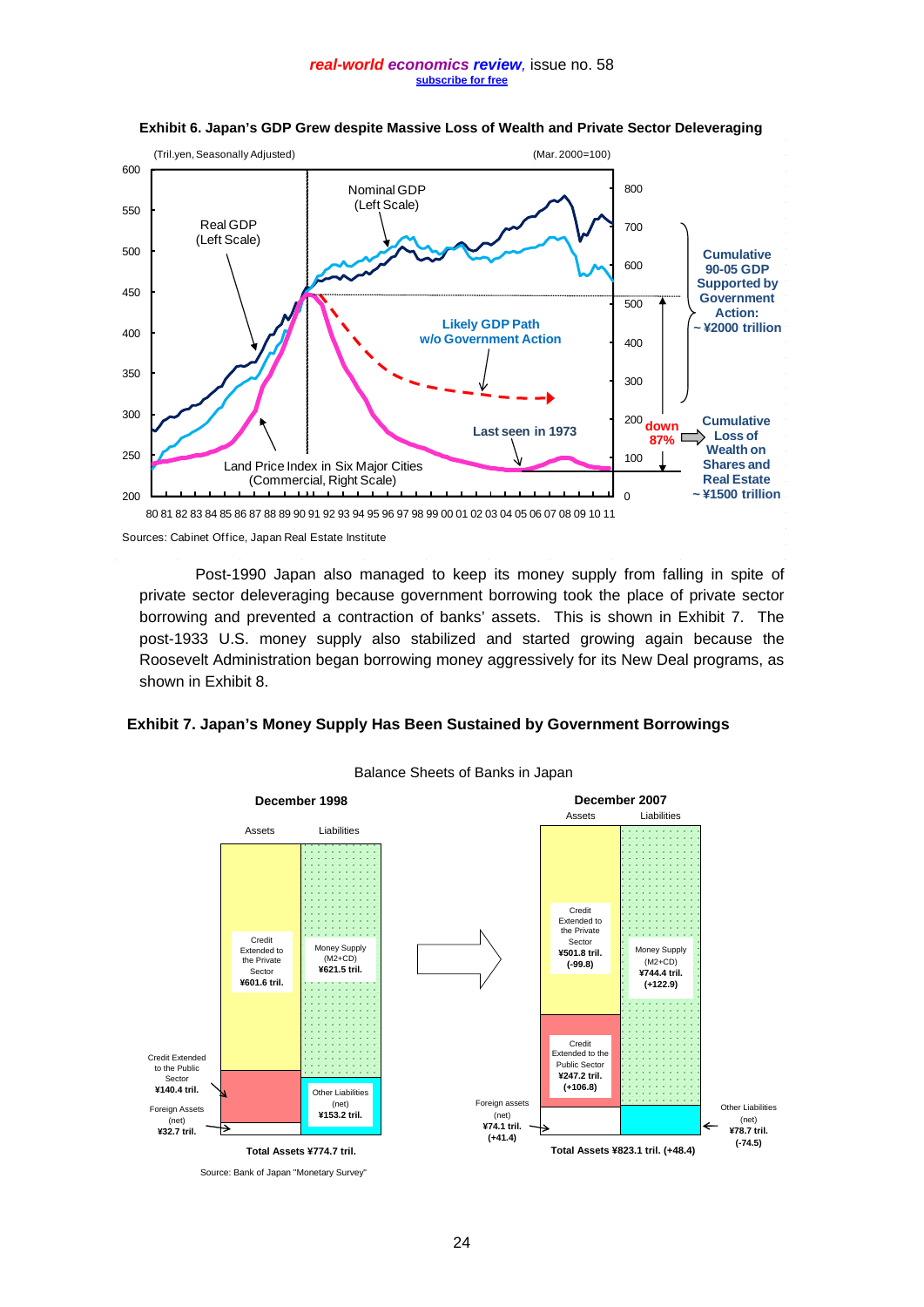# **Exhibit 8. Post-1933 US Money Supply Growth Was also Made Possible by Government Borrowings**



Balance Sheets of All Member Banks

Source: Board of Governors of the Federal Reserve System (1976) *Banking and Monetary Statistics 1914-1941* pp.72-79

Many authors have argued that it was monetary policy that led to the post-1933 U.S. recovery, but they all failed to look at the asset side of banks' balance sheets. From 1933 to 1936, only lending to the government increased, while lending to the private sector did not increase at all. And lending to the government increased because the government had to finance the New Deal programs. Both of the examples above indicate that fiscal stimulus is essential in keeping both GDP *and* the money supply from contracting during a balance sheet recession.

# **The world in balance sheet recession**

Today private sectors in the U.S., the U.K., Spain, and Ireland (but not Greece) are undergoing massive deleveraging in spite of record low interest rates. This means these countries are all in serious balance sheet recessions. The private sectors in Japan and Germany are not borrowing, either. With borrowers disappearing and banks reluctant to lend, it is no wonder that, after nearly three years of record low interest rates and massive liquidity injections, industrial economies are still doing so poorly.

Flow of funds data for the U.S. (Exhibit 9) show a massive shift away from borrowing to savings by the private sector since the housing bubble burst in 2007. The shift for the private sector as a whole represents over 9 percent of U.S. GDP at a time of zero interest rates. Moreover, this increase in private sector savings exceeds the increase in government borrowings (5.8 percent of GDP), which suggests that the government is not doing enough to offset private sector deleveraging.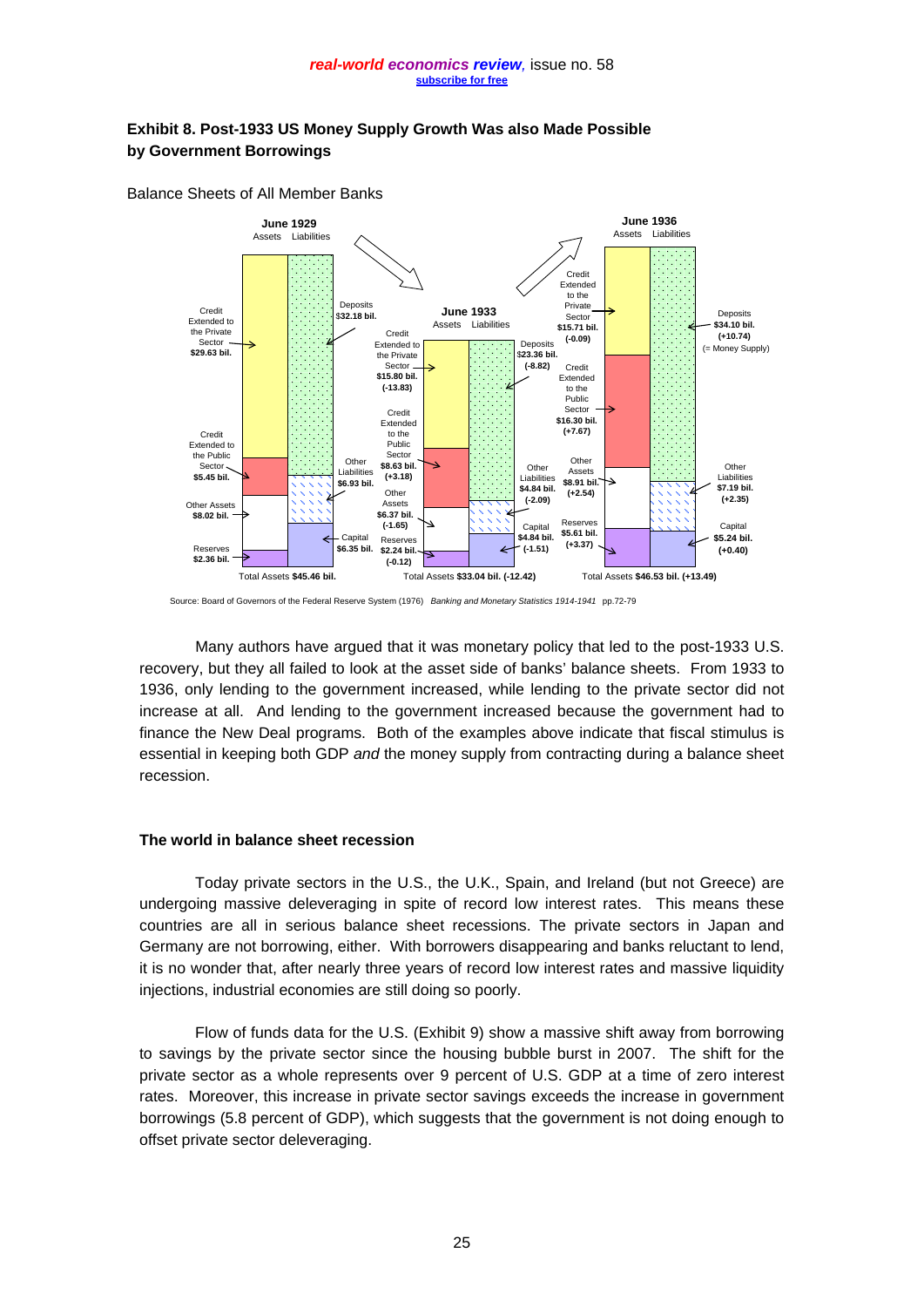



Sources: FRB, US Department of Commerce

Flow of funds data for the U.K. (Exhibit 10) tell the same story, with the growth in private savings (7.7 percent of GDP) exceeding the increase in government deficit (7.0 percent of GDP). Once again, this means the UK government is not doing enough to stabilize the economy by offsetting private sector deleveraging.

# **Exhibit 10. U.K. in Balance Sheet Recession: Massive Increase in Private Savings after the Bubble**



Note: For figures, 4 quarter averages ending with 1Q/11' are used. Source: Office for National Statistics, UK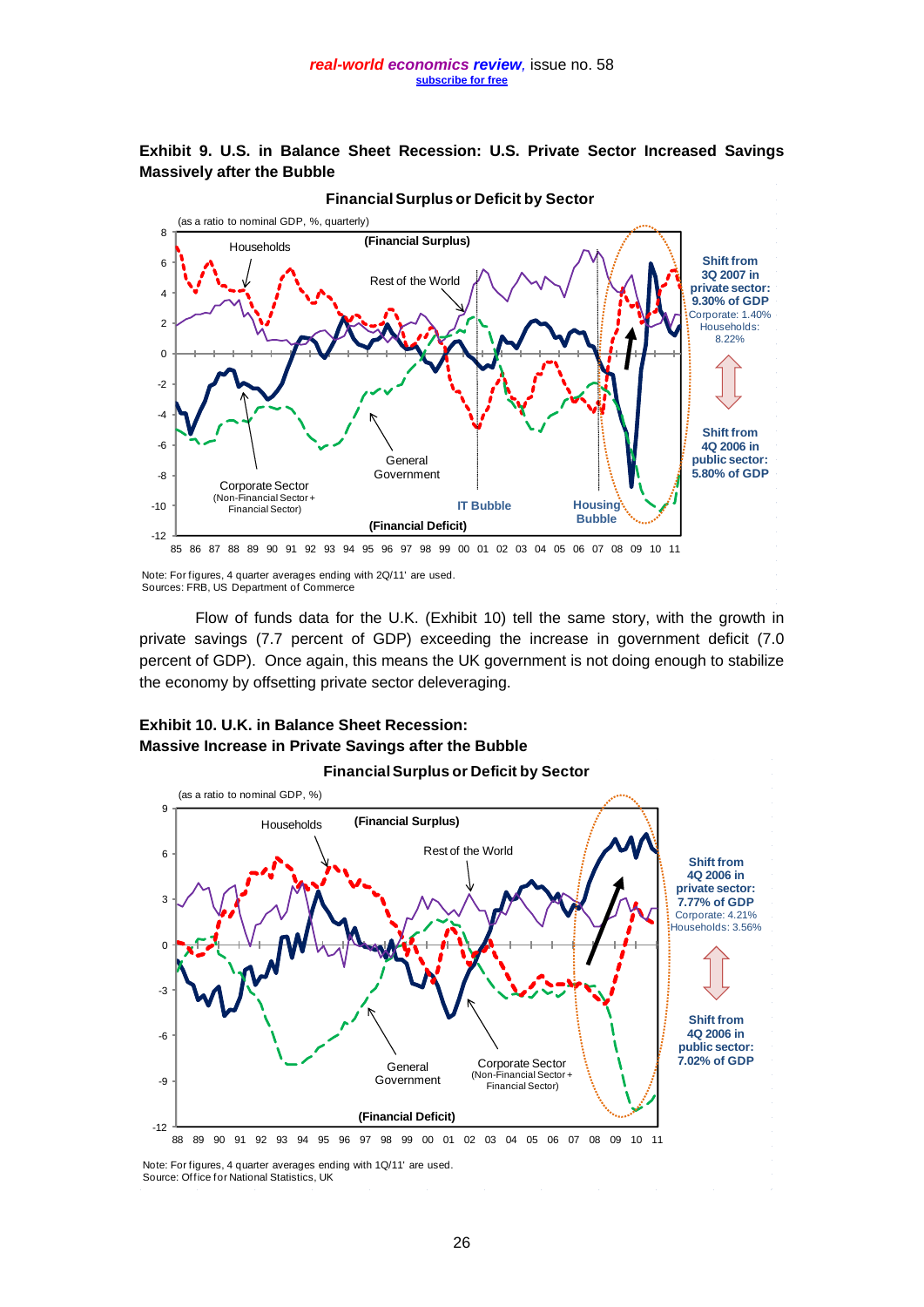Yet policymakers in both countries, spooked by the events in Greece, have pushed strongly to cut budget deficits, with the U.K. pushing harder than the U.S. Although shunning fiscal profligacy is the right approach when the private sector is healthy and is maximizing profits, nothing is worse than fiscal consolidation when a sick private sector is minimizing debt. Removing government support in the midst of private sector deleveraging is equivalent to removing the aforementioned \$100 from the economy's income stream, and that will trigger a deflationary spiral as the economy shrinks from \$1,000 to \$900 to \$810.

Unfortunately, the proponents of fiscal consolidation are only looking at the growth in the fiscal deficit while ignoring even bigger increases in private sector savings. Indeed these governments are repeating the Japanese mistake of premature fiscal consolidation in 1997 and 2001, which in both cases triggered a deflationary spiral and ultimately *increased* the deficit (Exhibit 11).





The mistake in 1997, for example, resulted in five quarters of negative growth and increased the deficit by 68 percent, from 22 trillion yen in 1996 to 38 trillion yen in 1999. It took Japan 10 years to climb out of the hole created by this policy error. Japan would have come out of its balance sheet recession much faster and at a significantly lower cost than the 460 trillion yen noted above had it not implemented austerity measures on those two occasions. The U.S. made the same mistake of premature fiscal consolidation in 1937, with equally devastating results.

Except for certain countries in the eurozone which will be discussed below, there is no reason why a government should face financing problems during a balance sheet recession. The amount of money it must borrow and spend to avert a deflationary spiral is exactly equal to the un-borrowed and un-invested savings in the private sector (the \$100 mentioned above) that is sitting somewhere in the financial system.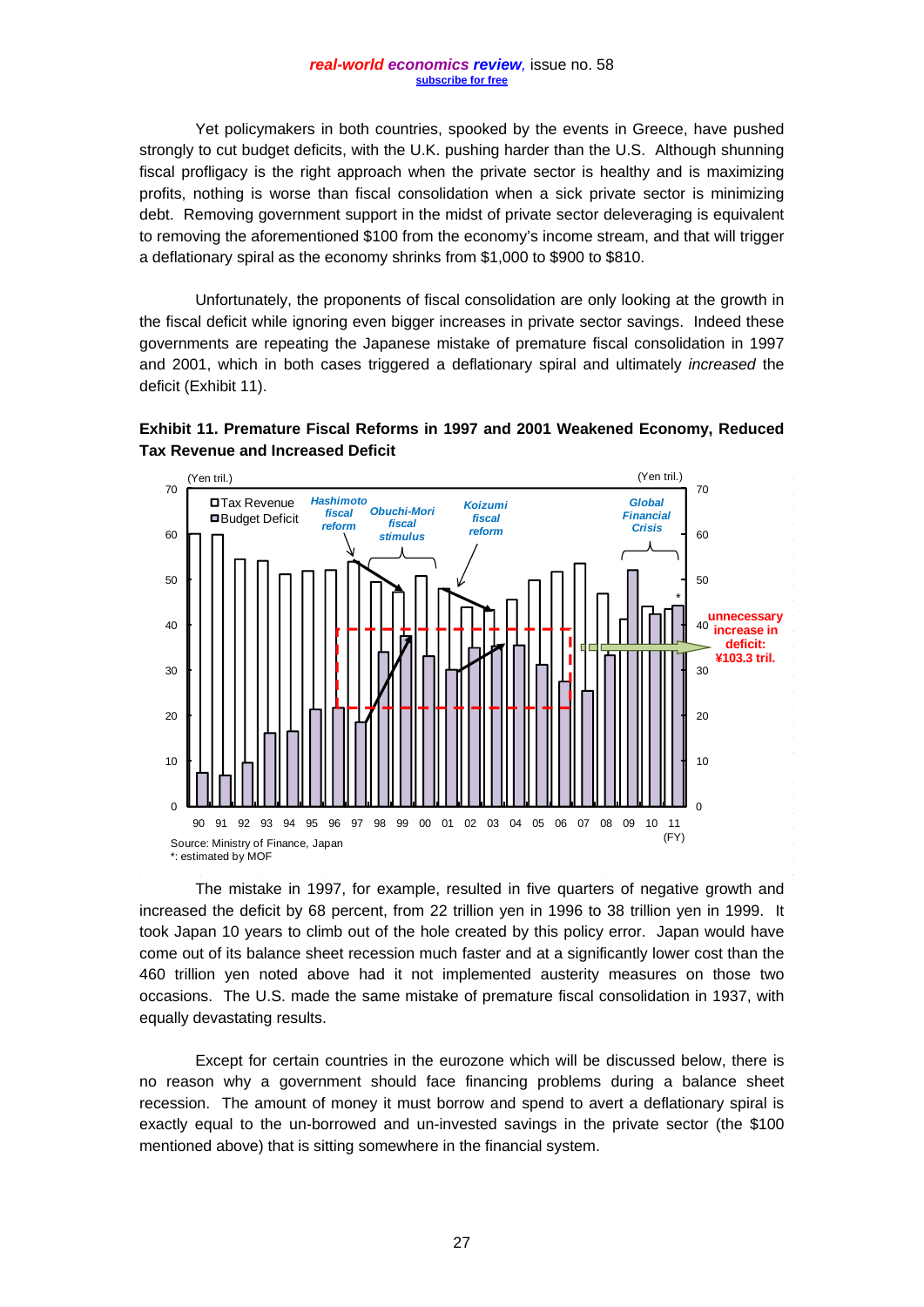With very few viable borrowers left in the private sector, fund managers who must invest in fixed income assets without foreign exchange risk have no choice but to lend to the government, which is the last borrower standing. Although deficit hawks pushing for fiscal consolidation often talk about "bond market vigilantes," the fact that 10-year bond yields in the U.S. and U.K. today are only around 2 percent—unthinkably low given fiscal deficits of nearly ten percent of GDP—indicates that bond market participants are aware of the nature and dynamics of balance sheet recessions. Indeed bond yields in the U.S. and U.K. today are equivalent to Japanese bond yields in 1997.

### **Reason for eurozone debt crisis**

While western economies experience balance sheet recessions and most government bond yields fall to historic lows, investors continue to demand high yields to hold the debt of eurozone countries like Spain and Ireland. The reason behind this phenomenon is a factor unique to the eurozone: fixed-income fund managers can buy government bonds issued by *other* eurozone countries without taking on any exchange rate risk. If they grow worried about their own government's fiscal position, they can simply buy other governments' debt.

Spain and Ireland, for instance, are both in serious balance sheet recessions, with private sector deleveraging reaching 17 percent of GDP in Spain (Exhibit 12) and a whopping 21 percent of GDP (Exhibit 13) in Ireland, all under record low interest rates. Indeed the entire eurozone is in a balance sheet recession (Exhibit 14). Even though this means there is huge pool of private sector savings available in these countries, Spanish and Irish pension fund managers who do not like their own countries' debt can easily buy German government bonds. That leaves the governments of both Spain and Ireland unable to tap their own private savings surpluses to fight the balance sheet recessions.

If the governments of countries like Germany and the Netherlands actively borrow and spend the money flowing in from Spain and Ireland, that will sustain economic activity in the broader eurozone economy and have a positive impact on Spain and Ireland as well. Unfortunately, the governments of Germany and the Netherlands are focused entirely on deficit-reduction efforts in a bid to observe the 3% ceiling on budget deficits prescribed by the Maastricht Treaty.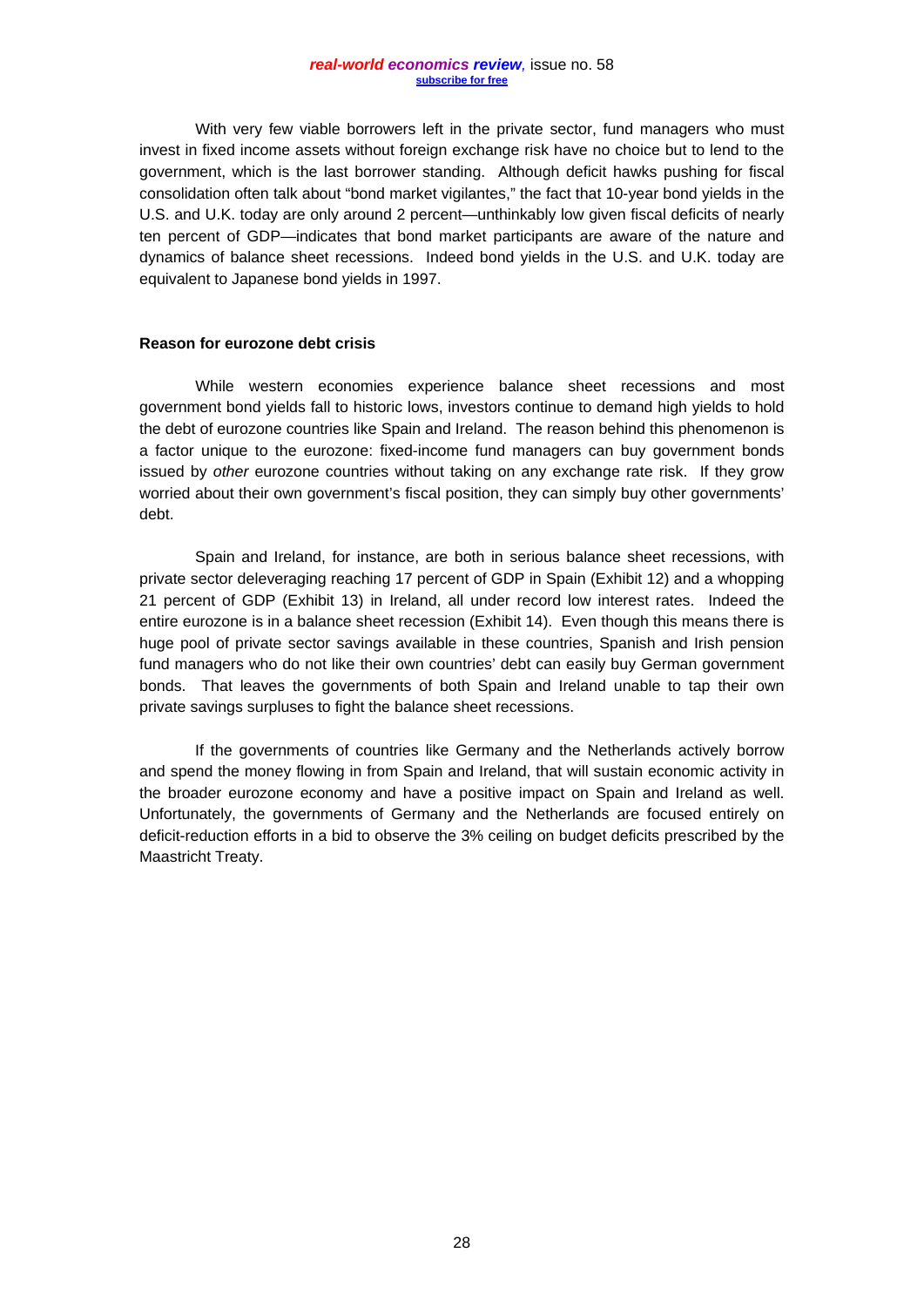



# **Exhibit 13. Ireland in Balance Sheet Recession: Massive Increase in Private Savings after the Bubble**



Sources: Eurostat, Central Statistics Office, Ireland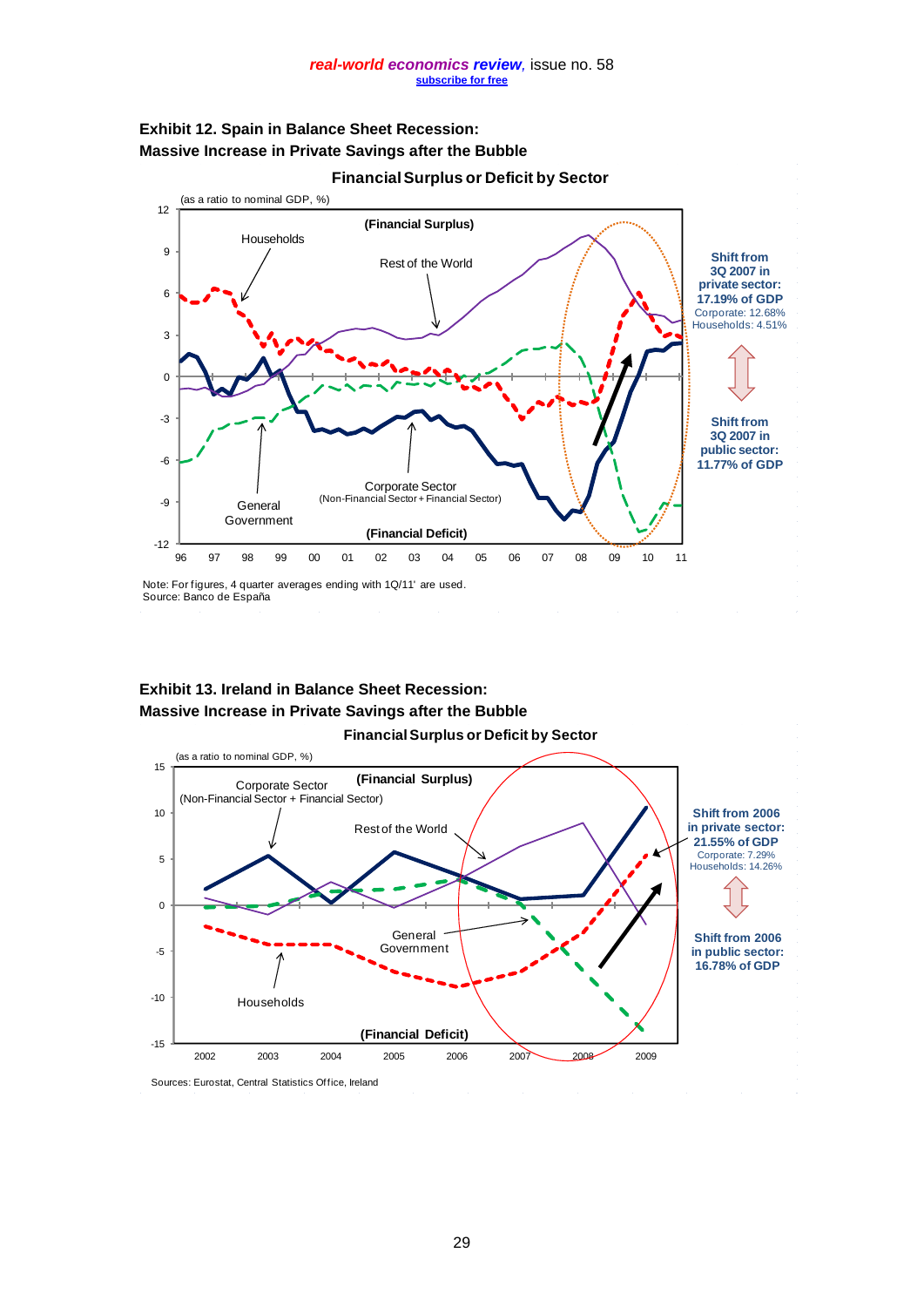

**Exhibit 14. Eurozone in Balance Sheet Recession: Massive Increase in Private Savings after the Bubble**

Countries in balance sheet recessions such as Spain are desperately in need of fiscal stimulus but are unable to take advantage of the rapid increase in domestic savings and are therefore forced to engage in fiscal consolidation of their own. That causes the aforementioned \$100 to be removed from the income steam, prompting a deflationary spiral. And since the countries receiving those savings are not borrowing and spending them, the broader eurozone economy is rapidly weakening. It is no wonder that the Spanish unemployment rate is over 21 percent and Irish GDP has fallen more than 10 percent from its peak.

Fund flows within the eurozone were following the opposite pattern until just a few years ago. Banks in Germany, which had fallen into a balance sheet recession after the telecom bubble collapsed in 2000, aggressively bought the debt of southern European nations, which were denominated in the same currency but offered higher yields than domestic debt. The resulting capital inflows from Germany poured further fuel onto the fire of housing bubbles in these countries.

There is thus a tendency within the eurozone for fund flows to go to extremes. When times are good, funds flow into booming economies in search of higher returns, thereby exacerbating the bubbles. When the bubbles finally burst, the funds shift suddenly to the countries least affected by the boom.

The problem with these shifts is that they are pro-cyclical, tending to amplify swings in the economy. Countries that are in the midst of a bubble and do not need or want additional funds experience massive inflows. Meanwhile, countries facing balance sheet recessions and in need of funds can only watch as money flows abroad, preventing their governments from implementing the fiscal stimulus needed to stabilize the economy.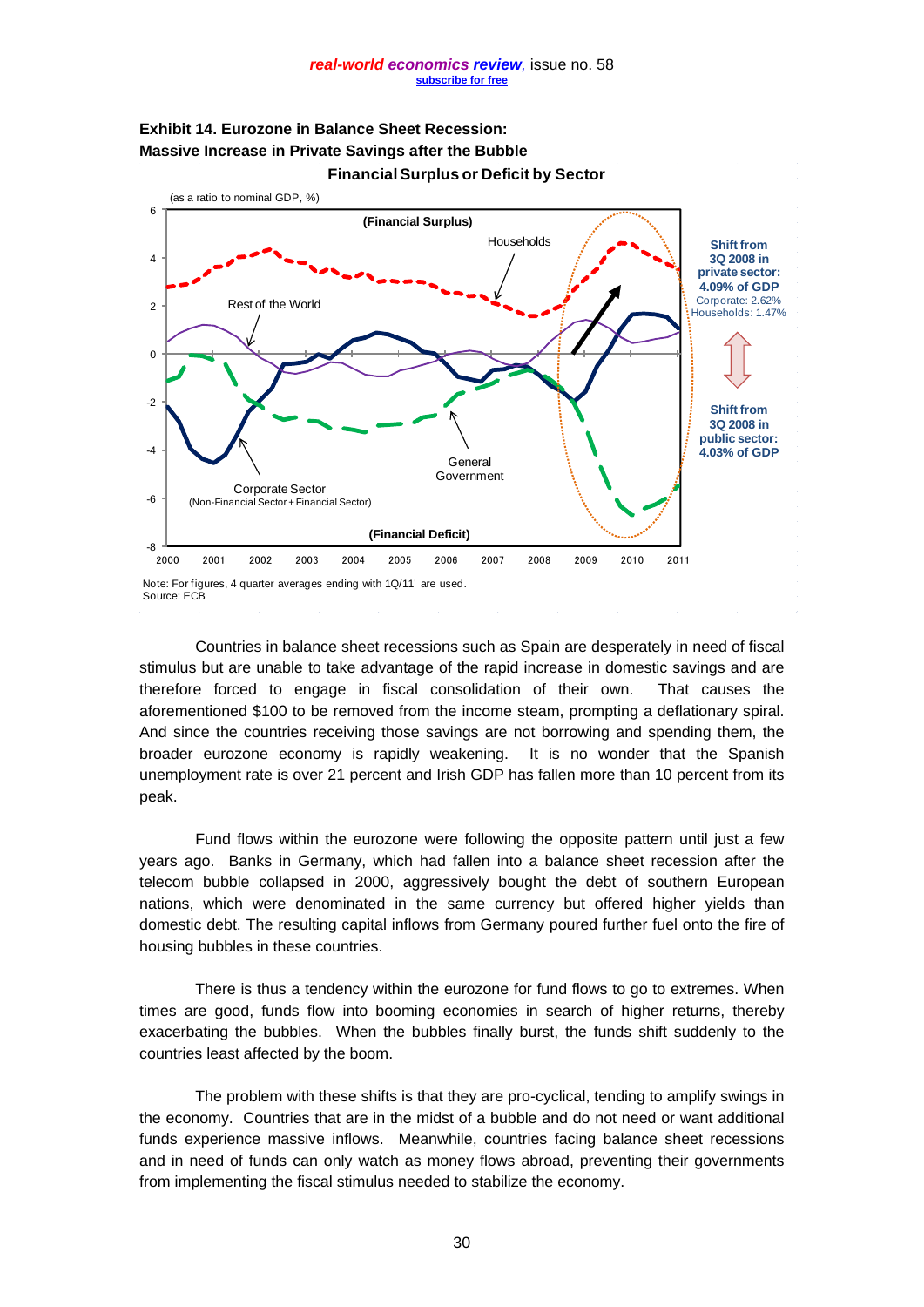### **Solution for Euro: allow only nationals to buy government bonds**

One way to solve this eurozone-specific problem of capital shifts would be to prohibit member nations from selling government bonds to investors from other countries. Allowing only the citizens of a nation to hold that government's debt would, for example, prevent the investment of Spanish savings in German government debt. Most of the Spanish savings that have been used to buy other countries' government debt would therefore return to Spain. This would push Spanish government bond yields down to the levels observed in the U.S. and the U.K., thereby helping the Spanish government implement the fiscal stimulus required during a balance sheet recession.

The Maastricht Treaty with its rigid 3 percent GDP limit on budget deficits made no provision for balance sheet recessions. This is understandable given that the concept of balance sheet recessions did not exist when the Treaty was being negotiated in the 1990s. In contrast, the proposed new rule would allow individual governments to pursue autonomous fiscal policies within its constraint. In effect, governments could run larger deficits as long as they could persuade citizens to hold their debt. This would both instill discipline and provide flexibility to individual governments. By internalizing fiscal issues, the new rule would also free the European Central Bank from having to worry about fiscal issues in individual countries and allow it to focus its efforts on managing monetary policy.

In order to maximize efficiency gains in the single market, the new restriction should apply only to holdings of government bonds. German banks should still be allowed to buy Greek private sector debt, and Spanish banks should still be allowed to buy Dutch shares.

In retrospect, this rule should have been in place since the beginning of the euro. If that were the case, none of the problems the eurozone now faces would have materialized. Unfortunately, the euro was allowed to run for more than ten years without the rule, accumulating massive imbalances along the way. It may take many years to undo the damage.

In the meantime, it will be necessary to continue financing certain countries with bonds issued jointly by a body like the European Financial Stability Facility (EFSF). But compared with the present situation, where there is no end-game, the declaration of an end to member state sales of government bonds to other nationals five or ten years from now should help restore confidence in the euro. This is because none of the problems that have plagued the euro up to now would be repeated if the new rule were adopted.

Ending the eurozone's crisis will require a two-pronged approach. First, international bodies like the EU and ECB need to declare that member countries experiencing balance sheet recessions must implement and maintain fiscal stimulus to support the economy until private sector balance sheets are repaired. Second, eurozone member nations must declare that in ten years they will prohibit the sale of government debt to anyone other than their own nationals.

The first prescription would provide the international organizations' seal of approval for the fiscal stimulus needed to stabilize economies afflicted by balance sheet recessions, while the second would prohibit savings in countries like Spain from being invested in German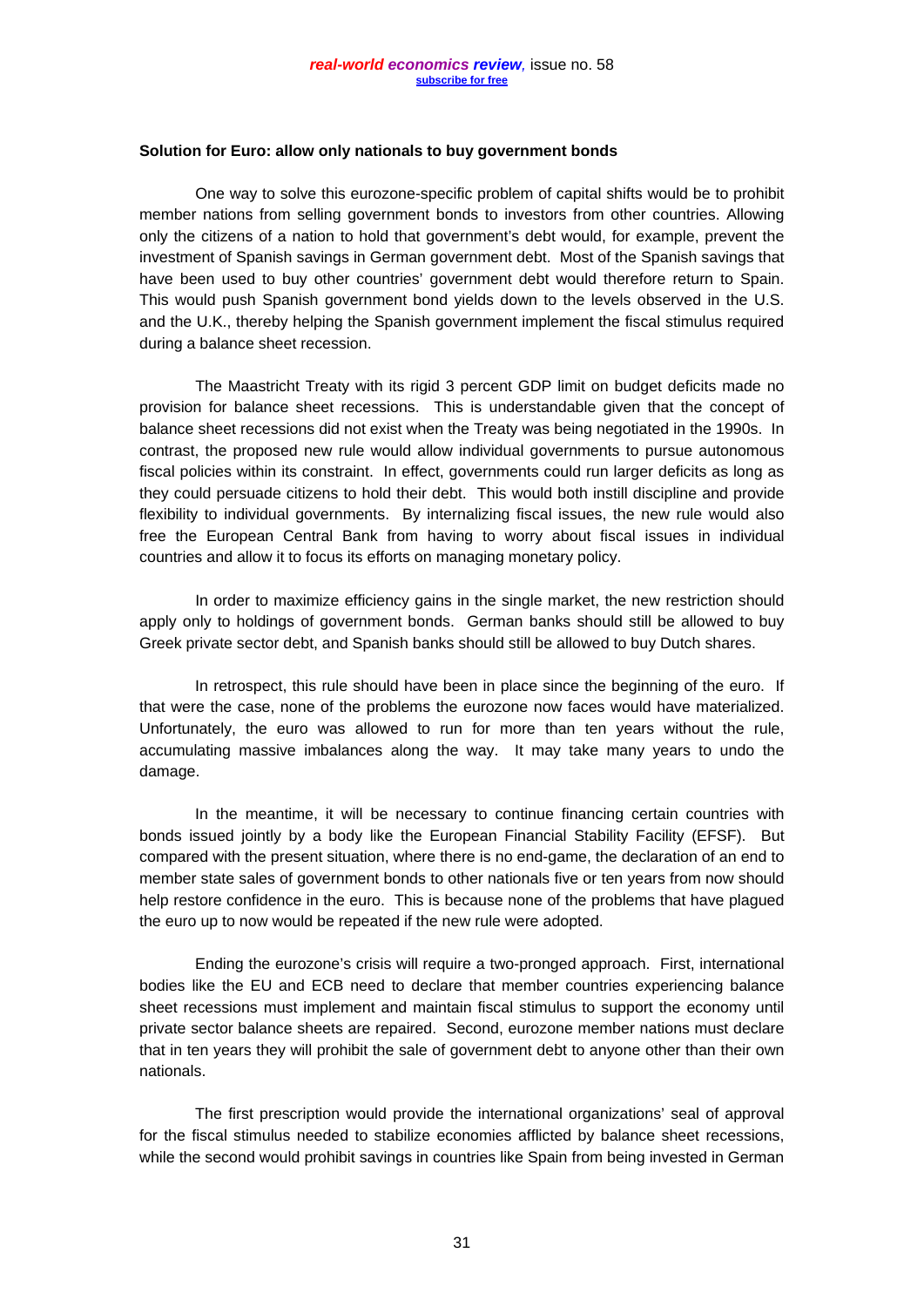government bonds. Without these two "game changers," forcing eurozone nations in balance sheet recessions to engage in fiscal consolidation will simply make the problem worse.

Unfortunately, both ECB President Jean-Claude Trichet and BOE Chairman Mervyn King are still pushing for additional fiscal retrenchment. Among international organizations, only the IMF appears to have recognized the need for fiscal stimulus in countries facing balance sheet recessions.

### **Difficulty of maintaining fiscal stimulus in democracies**

Federal Reserve Chairman Ben Bernanke understands the risk of balance sheet recessions and has been warning since early 2010 that now is not the time to engage in fiscal consolidation. Given that he was once a believer in the omnipotence of monetary policy, this represents a dramatic change of heart. Unfortunately, he and National Economic Council Chairman Gene Sperling are the only two officials openly pushing for fiscal stimulus: everyone else, including President Obama himself at times, seems to be in favor of fiscal consolidation. But with the U.S. private sector still deleveraging massively in spite of zero interest rates, nothing is potentially more dangerous for the U.S. economy than premature fiscal consolidation.

More broadly, recent developments in Washington, London, Madrid and other western capitals have proven that it is extremely difficult to maintain fiscal stimulus in a democracy during peacetime. This is a crucial problem during a balance sheet recession because fiscal stimulus must be maintained for the duration of the private sector deleveraging process in order to minimize both the length and the final fiscal cost of the recession. Unfortunately, in most democracies fiscal hawks are out in numbers demanding an end to fiscal stimulus as soon as the economy shows the first signs of life.

For example, many on both sides of the Atlantic have grown complacent after seeing certain economic and market indicators improve from their trough in the first half of 2009. The stock market, for example, was up nearly 60 percent at one point. Industrial production, which fell back to the level of 1998 in the U.S. and to the level of 1997 in the eurozone following the Lehman collapse, climbed back to the level of 2005 on both sides of the Atlantic, although it remains far below the peak levels of 2007.

This "recovery" has prompted a huge backlash from the Republican and Tea Party opposition in the U.S. seeking immediate fiscal consolidation. They argue that big government is bad government and that pork-barrel fiscal stimulus is costing future generations billions if not trillions. In the U.K., the Brown government, which implemented fiscal stimulus in 2009, was promptly voted out of office and replaced with the fiscal hawks of the Cameron government. In the eurozone, fiscal consolidation is now the only game in town. Even in Japan, the new DPJ government is pushing for a tax hike to pay for reconstruction work in the wake of the March  $11<sup>th</sup>$  earthquake-tsunami-nuclear power plant disaster.

As a result of this backlash from fiscal hawks, the fiscal stimuli implemented by these countries in response to the Lehman–induced financial crisis are being allowed to expire. Private sector deleveraging, on the other hand, continues unabated at alarmingly high levels in all of these countries. Consequently, all of these economies are decelerating if not contracting altogether.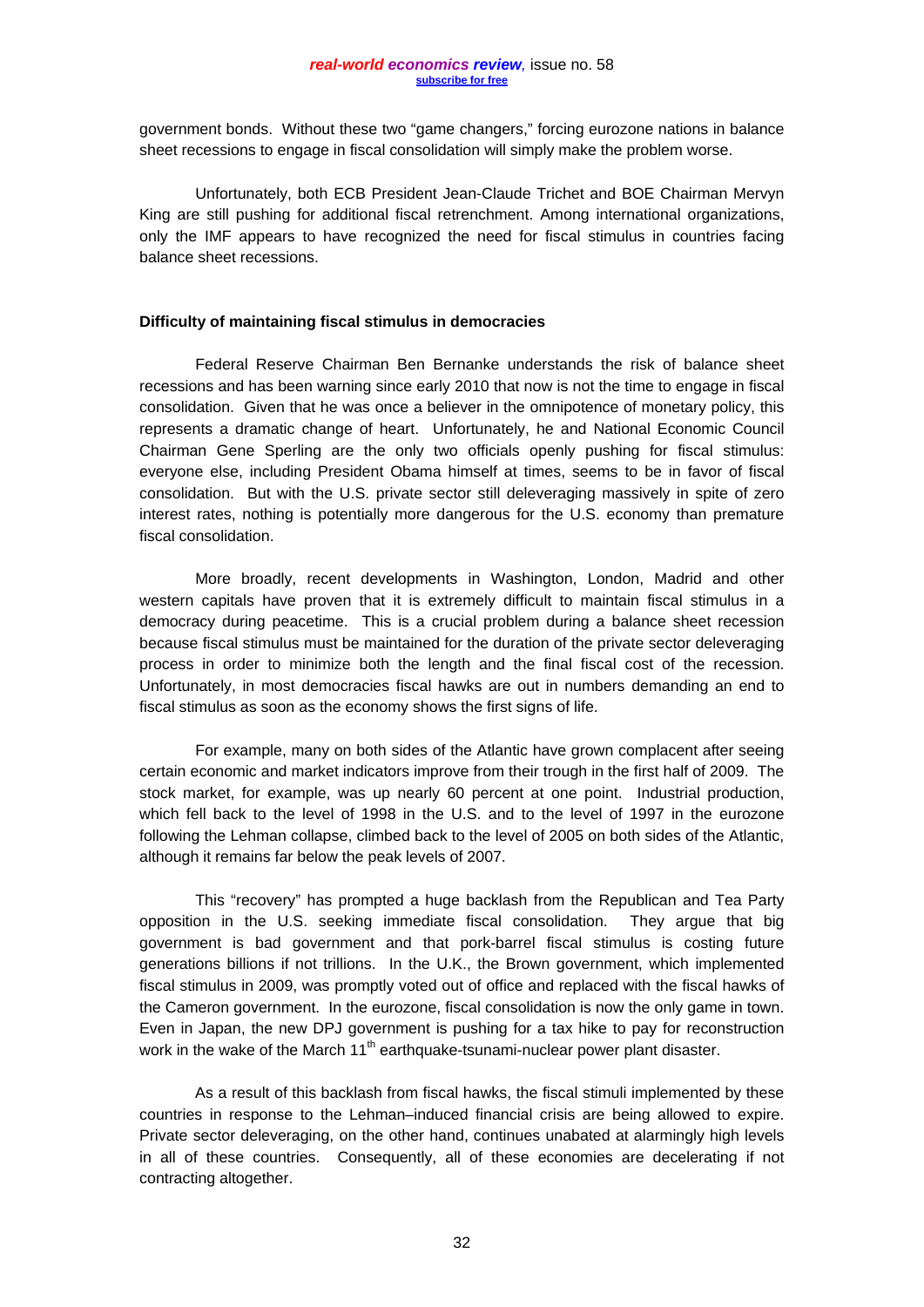If the contraction appears serious and painful enough, the governments are likely to implement further fiscal stimulus, only to be forced back into fiscal consolidation once the stimulus breathes life back into the economy. This pattern of on-again, off-again fiscal stimulus is the reason why it took Japan 15 years to climb out of its own balance sheet recession. As shown in Exhibit 11, this policy zigzag, especially the austerity initiatives in 1997 and 2001, prolonged the recession by at least five years if not longer and added at least \$1 trillion to the public debt unnecessarily. This policy zigzag also caused the disastrous collapse of the US economy in 1937.

Something else that slows down the implementation of fiscal stimulus in a democracy is the issue of how the money should be spent. As the previous example of 460 trillion yen in fiscal stimulus buying 2,000 trillion yen in Japanese GDP during the 1990–2005 period demonstrates, how the money is spent is largely irrelevant during a balance sheet recession: the important thing is *that* the money be spent.

In a democracy, however, where most people see only the trees and not the forest, even those few political leaders who understand the need for stimulus end up arguing endlessly about which projects the money should be spent on. In the meantime, the economy continues to shrink in the \$1,000-to-\$900-to-\$810 deflationary spiral described above. Only during wartime, when it is obvious where the money should be spent, can democracies implement and sustain the kind of fiscal stimulus needed to overcome a balance sheet recession in the shortest possible time.

Even those who manage to prevent an economic meltdown by implementing necessary fiscal stimulus *before* the crisis are likely to be bashed instead of praised by the public. This is because the general public typically cannot envision what might have happened in the absence of fiscal stimulus. Seeing only a large deficit and no crisis, they assume the money must have been wasted on useless projects. That is exactly what happened to Liberal Democratic politicians in Japan, President Barack Obama in the U.S. and former Prime Minister Gordon Brown in the U.K. Although their actions saved their economies from devastating deflationary spirals, they were bashed because the public is unable to contemplate the counterfactual scenario. The man or woman who prevents a crisis never becomes a hero. For a hero to emerge we must first have a crisis, as Hollywood movies will attest.

It has also become popular in some circles to talk about medium-term fiscal consolidation while pushing for a short-term fiscal stimulus. Although this sounds responsible at one level, it is totally irresponsible at another. When the private sector is deleveraging in spite of zero interest rates, a condition that has never been anticipated in the economics or business literature, it is safe to assume that the private sector is very sick. Talking about medium-term consolidation in this environment is like asking a seriously injured person just admitted to an intensive care unit whether she can afford the expensive treatment needed. If asked this question enough times, the patient may become so depressed and discouraged that her condition will actually worsen, ultimately resulting in an even larger medical bill.

It has become commonplace to talk about the so-called policy duration effect of monetary policy. The July 2011 announcement by the Fed that it will not raise interest rates until well into 2013 was a prime example of maximizing this effect. For some reason, however, we hear nothing about the policy duration effect of fiscal policy. Talk of mediumterm fiscal consolidation effectively *minimizes* the policy duration effect of whatever fiscal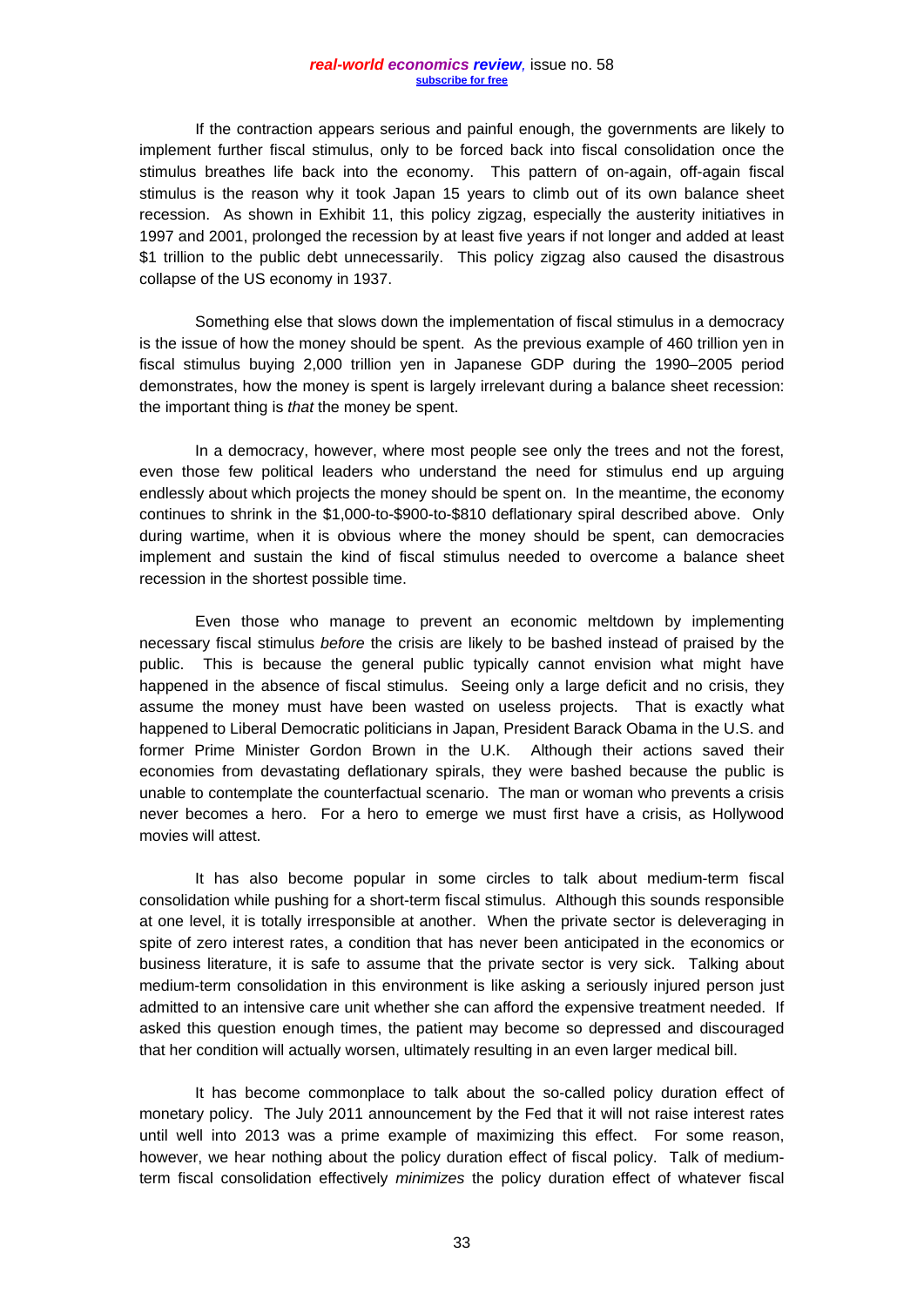stimuli that are still in place, which in a sense is highly irresponsible. Since the patient must be cured somehow, the government should work to maximize the policy duration effect of both monetary and fiscal policies in order to minimize the final cost of treatment. It is never a good idea to depress both the brakes and the accelerator at the same time.

The above reality, together with the recent push for fiscal consolidation in Western capitals, suggests that it is difficult to maintain fiscal stimulus in a democracy during peacetime. Recovering from a balance sheet recession will therefore take a long time in a democracy.

### **"Exit problem" in balance sheet recessions**

The long time required for the economy to pull out of a balance sheet recession means the private sector must spend many painful years paying down debt. That in turn brings about a debt "trauma" of sorts in which the private sector refuses to borrow money even after its balance sheet is fully repaired. This trauma may take years if not decades to overcome. But until the private sector is both willing and able to borrow again, the economy will be operating at less than full potential and may require continued fiscal support from the government to stay afloat. Overcoming this trauma may be called the "exit problem."

In Japan, where the private sector has grown extremely averse to borrowing after its bitter experience of paying down debt from 1990 to 2005, businesses are not borrowing money in spite of willing lenders and the lowest interest rates in human history. As a result, the 10-year government bond is yielding only around 1 percent even though government debt amounts to nearly 200 percent of GDP.

# **Exhibit 15. Exit Problem: U.S. Took 30 Years to Normalize Interest Rates after 1929 because of Aversion to Borrowing**



Source: FRB, *Banking and Monetary Statistics 1914-1970 Vol.1,* pp.450-451 and 468-471, Vol.2, pp.674-676 and 720-727

After the U.S. private sector's devastating experience of paying down debt during the Great Depression, the same aversion to borrowing kept interest rates unusually low for a full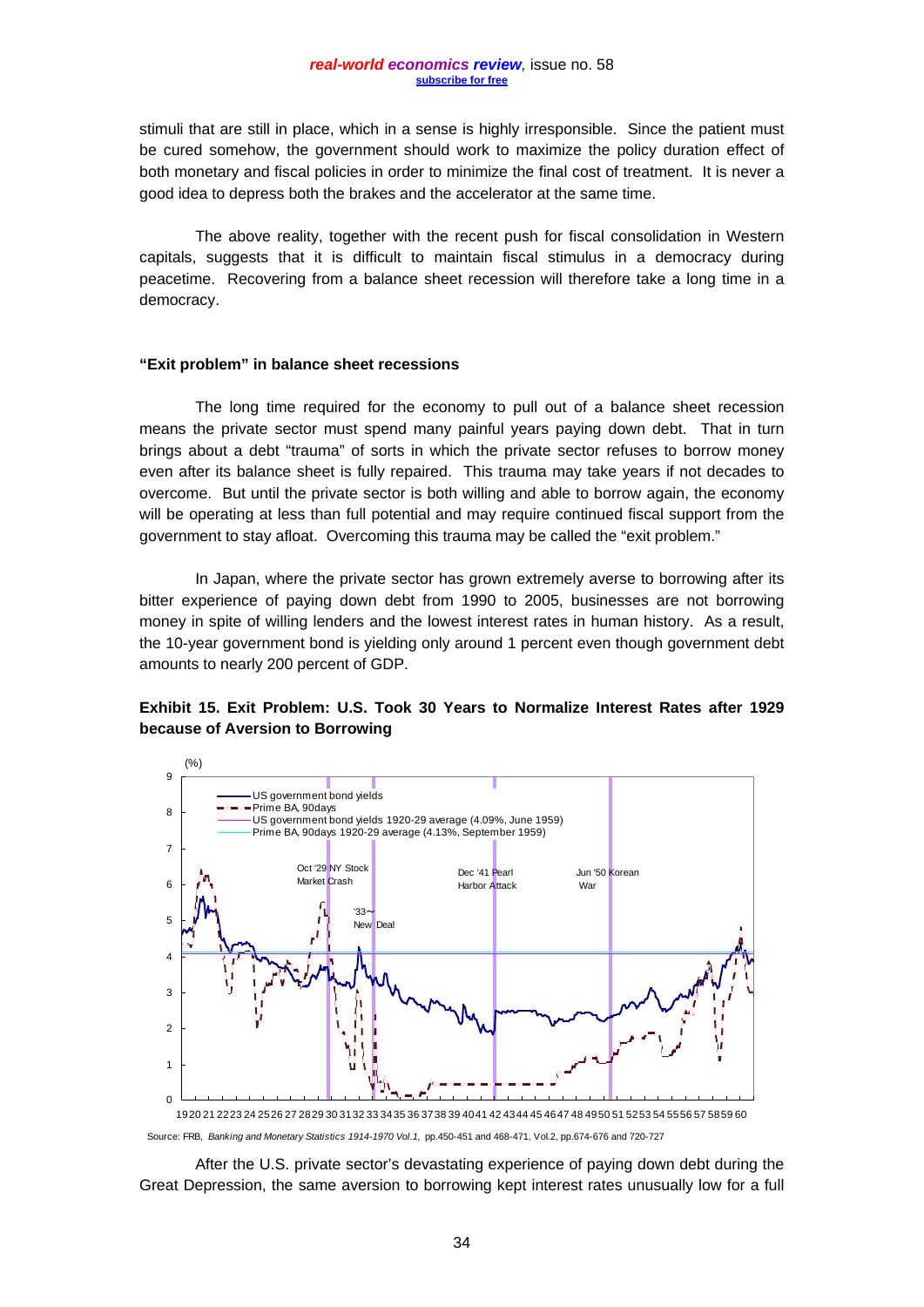thirty years, until 1959 (Exhibit 15). The fact that it took the U.S. three decades to bring interest rates back up to 4 percent even with massive fiscal stimuli in the form of the New Deal and World War II suggests the severity of the trauma. Indeed many of those Americans forced to pay down debt during the Depression never borrowed again.

The experiences of post-1929 US and post-1990 Japan suggest that interest rates will remain low for a very long time even after private sector balance sheets are repaired. The governments of countries facing exit problems should therefore introduce incentives for businesses to borrow. Such incentives, which may include investment tax credits and accelerated depreciation allowances, should be exceptionally generous in order to attract private sector attention. The sooner the trauma is overcome, the sooner the government can embark on fiscal consolidation. The generosity will more than pay for itself once the private sector trauma is overcome.

## **Ending panic was the easy part; rebuilding balance sheets is the hard part**

A distinction should also be drawn between balance sheet recessions and financial crises, since both are present in the post-Lehman debacle. The former is a borrower's phenomenon, while the latter is a lender's phenomenon. This distinction is important because the economic "recovery" starting in 2009 has been largely limited to a recovery from the policy mistake of allowing Lehman Brothers to fail. The collapse of Lehman sparked a global financial crisis that weakened the economy far more severely and rapidly than what would have been suggested by balance sheet problems alone.

Unlike balance sheet recessions, in which monetary policy is largely impotent, financial crises can and must be addressed by the monetary authorities. Available tools include liquidity infusions, capital injections, explicit and implicit guarantees, lower interest rates and asset purchases. According to IMF figures, the Federal Reserve, together with governments and central banks around the world, injected some \$8.9 trillion in liquidity and guarantees for this purpose in the wake of the Lehman shock.

The Lehman panic was caused by the government's decision not to safeguard the liabilities of a major financial institution when so many institutions had similar problems. Consequently, the panic dissipated when the authorities moved to safeguard those liabilities. That was the "recovery" observed in some quarters since the spring of 2009.

Although the panic has subsided, all the balance sheet problems that existed before the Lehman failure are still in place. If anything, the continuous fall in house prices since then has exacerbated these problems. Balance sheet problems are likely to slow down the recovery or derail it altogether unless the government moves to offset the deflationary pressure coming from private sector deleveraging. In other words, the recovery so far was the easy part ((B) in Exhibit 16). The hard work of repairing millions of impaired private sector balance sheets is just beginning ((A) in Exhibit 16).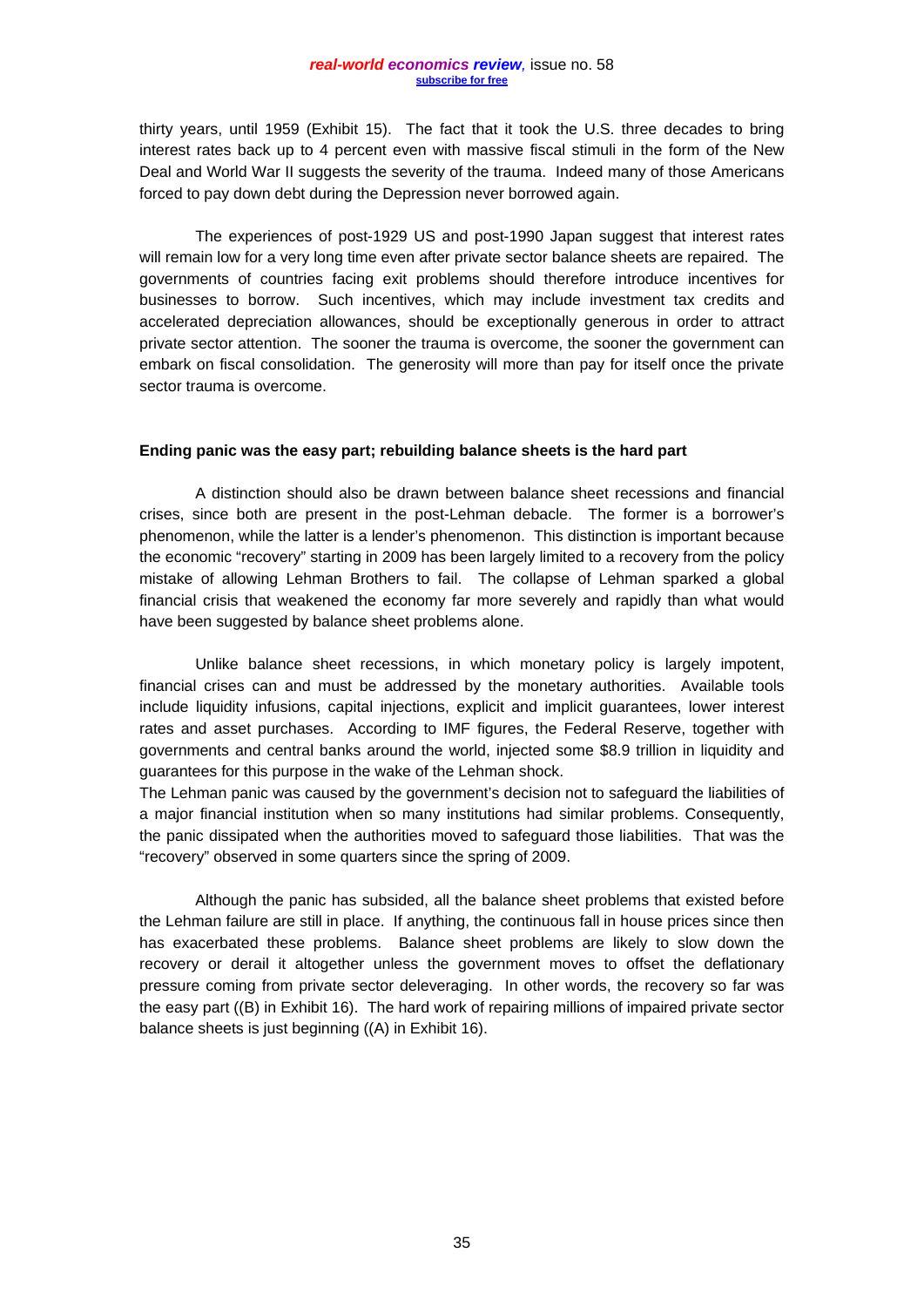

### **Exhibit 16. Recovery from Lehman Shock Is NOT Recovery from Balance Sheet Recession**

Source: Nomura Research Institute

### **Conclusion**

It is laudable for policy makers to shun fiscal profligacy and aim for self-reliance on the part of the private sector. But every several decades, the private sector loses its selfcontrol in a bubble and sustains heavy financial injuries when the bubble bursts. That forces the private sector to pay down debt in spite of zero interest rates, triggering a deflationary spiral. At such times and at such times *only*, the government must borrow and spend the private sector's excess savings, not only because monetary policy is impotent at such times but also because the government cannot tell the private sector *not* to repair its balance sheet.

Although anyone can push for fiscal consolidation in the form of higher taxes and lower spending, whether such efforts actually succeed in reducing the budget deficit is another matter entirely. When the private sector is both willing and able to borrow money, fiscal consolidation efforts by the government will lead to a smaller deficit and higher growth as resources are released to the more efficient private sector. But when the financial health of the private sector is so impaired that it is forced to deleverage even with interest rates at zero, a premature withdrawal of fiscal stimulus will both increase the deficit and weaken the economy. Key differences between the textbook world and the world of balance sheet recessions are summarized in Exhibit 17.

With massive private sector deleveraging continuing in the U.S. and in many other countries in spite of historically low interest rates, this is no time to embark on fiscal consolidation. Such measures must wait until it is certain the private sector has finished deleveraging and is ready to borrow and spend the savings that would be left un-borrowed by the government under an austerity program.